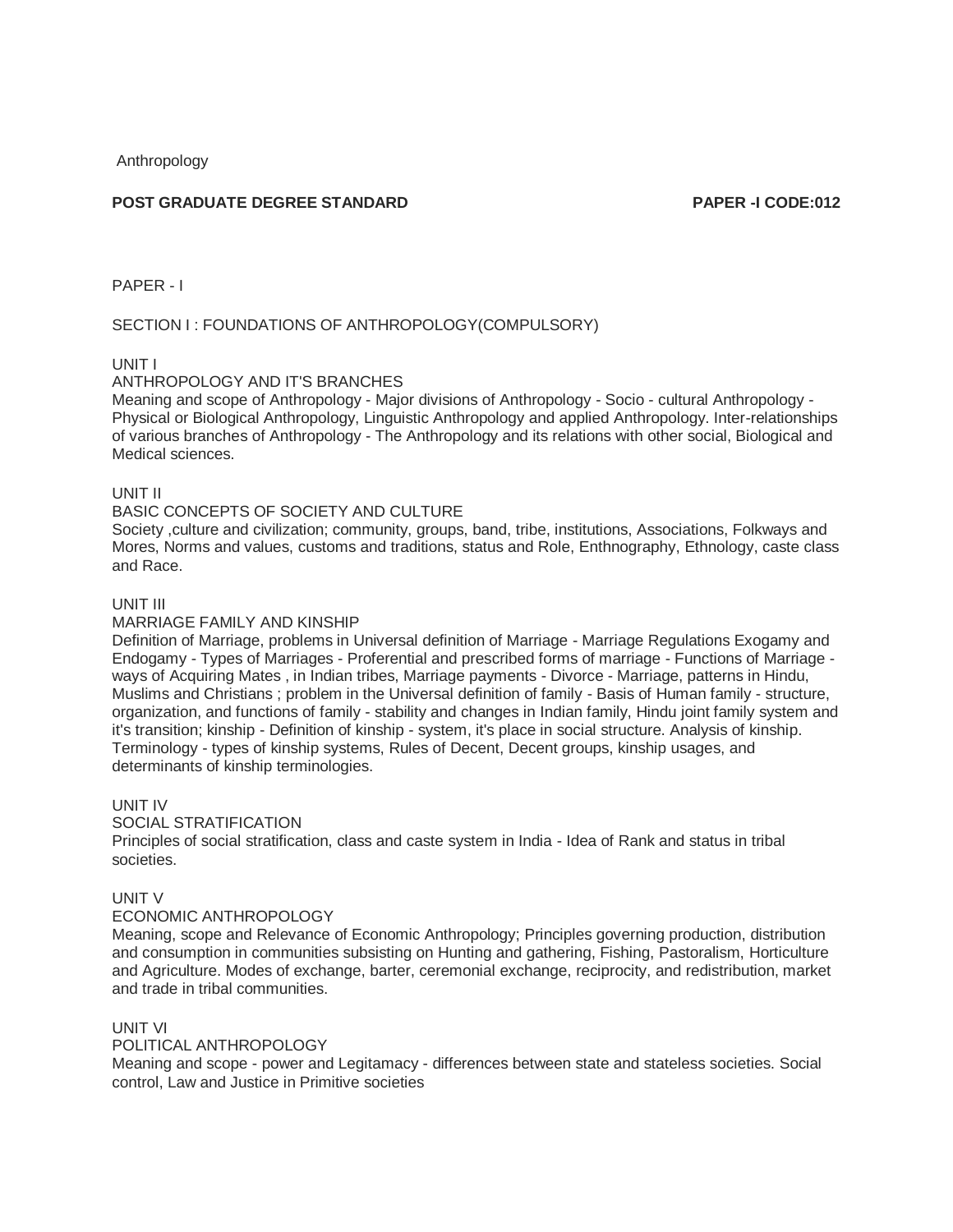# UNIT VII

#### **RELIGION**

Definition and function of Religion - Theories of origin of Religion - Religion and it's forms - Animism, Animatism, Totemism, Naturalism - Religious Functionaries, Religion, Magic and Science - Totem and Taboo and their ritual significance - Religion and world view - Religion, Economy and political system

# UNIT VIII

# MEDICAL ANTHROPOLOGY

Meaning and scope of Medical Anthropology -Ethno medicine - socio - cultural factors influencing food nutrition, health and hygiene. Concept of disease and treatment in traditional societies - Health and disease problems in primitive societies.

# UNIT IX

## DEVELOPMENTAL ANTHROPOLOGY

Anthropological development in planning - concepts of sustainable development, displacement and Rehabilitation - Role of Anthropology in National integration - Management of food, water resources, Environment, population dynamics with special reference to Tamilnadu.

## UNIT X

REBEACH METHODS AND FIELD WORK TECHNIQUES/BASIC STATISTICS Field tradition in Anthropology - observation , case study, interview, questionnaire and schedule, Genealogical method, Visual Anthropology, Life histories and personal documents, Basic statistics; graphical representation of data. Mean mode and median-standard deviation, standard Error - chi-square and t-test, Analysis of variance - correlation, sampling methods.

# UNIT XI

EMERGENCE OF MAN A) BIOLOGICAL EVOLUTION 1) Ramapithocus 2) Australopithecenes 3) Homoerectus 4) Neanderthalas 5) Modern man.

## B)CULTURAL EVOLUTION

Broad outlines of pre-historic cultures (India and Europe)

- 1) Paleolithic
- 2) Mesolithic
- 3) Neolithic
- 4) Chalcolithic
- 5) Iron age
- 6) Gelogical time scale
- 7) The great Ice age
- 8) A brief account of stone tool Typology and Technology and methods of problems of dating.

SUBJECT : ELECTIVE COURSE IN PHYSICAL ANTHROPOLOGY SECTION-II: (A) PHYSICAL ANTHROPOLOGY UNIT I ORGANIC EVOLUTION

Process and Principles of Evolution - Convergence, divergence, parallelism, adaptive Radiation, speciation, and irreversibility; Theories of Evolution - Lamarckism and Neo-Lamarckism, Darwinism and Neo-Darwinism, synthetic theory and Natural selection in man, Bio-cultural Evolution in man.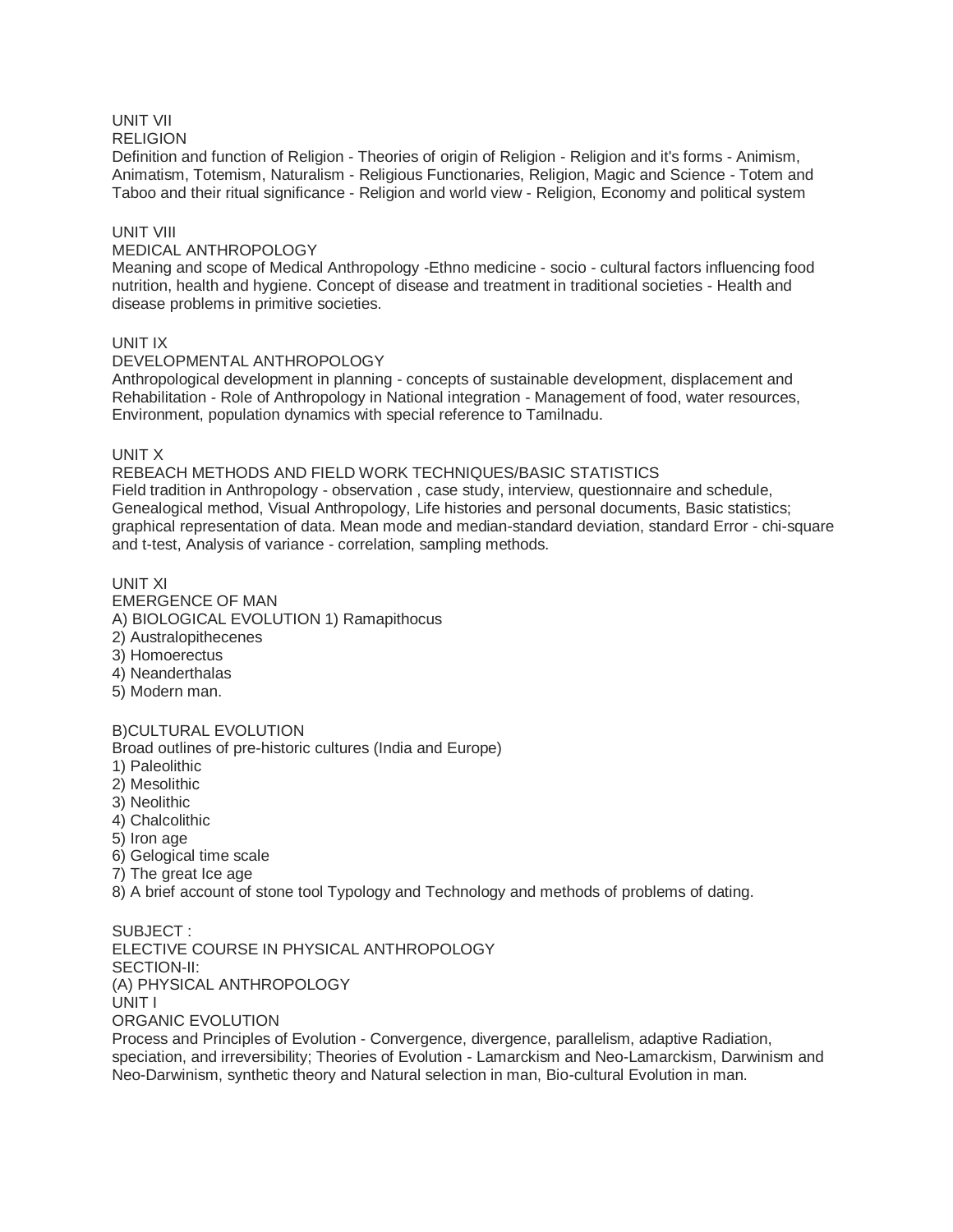# UNIT II

#### PRIMATES

Distribution, classification and characteristics of primates - position of man in the animal kingdom morphological and Anatomical characteristics of Apes and man; Erect posture and Bipedalism; primate social behavior.

# UNIT III

# HUMAN EVOLUTION

Phylogenetic status, distribution and characteristics of the following:- 1) Ramapithecus

- 2) Australopithecines
- 3) Home erectus
- 4) Neanderthals

5) Modern man Theories of Human Evolution.

# UNIT IV

# CONCEPTS IN GENETICS

Scope and branches, development of human genetics, cell structure, Mitosis Meiosis, Mendel's laws of inheritance, patterns of inheritance, multiple alleles, sex linkage and crossing over, lethal genes mutation - methods of studying heredity, population genetics - Hardy -weinberg's law: Definition and Application: Breading population - mating patterns - Random, Assertative and inbreeding - inbreeding coefficient - and Genetic load. Natural selection; Genetic polymorphism concept, balanced and transient.

# UNIT V

# HUMAN BIOCHEMICAL VARIATION

Blood groups: ABO,RH,MN,HLA system - Blood groups and diseases; Red cell enzymes; G6PD, LDH, MDH, serum proteins; Haptoglobin and Transfernins; Hemoglobin Normal and Abnormal; - Hbs and malaria (invorn errors of) metabolism - phenylketenuria, Alkaptonuria and galactosemia.

## UNIT VI

## HUMAN CYTOGENETICS

Chromosome structure, chromosal polymorphism, Chromosomal abberation, structural and numerical; Translocations. Human genetics and society - Genetic counselling - Screening and genetic engineering.

## UNIT VII

## RACE

Concept of Race, definiton, classification, racial criteria and distribution, major Racial groups of the world and their characteristics. UNESCO Statement - Race relations.

# UNIT VIII

## HUMAN GROWTH

Human growth and development, stages of growth and their characteristics. Factors affecting the growth. Growth variation in world populations.

# UNIT IX

# PHYSIOLOGICAL ANTHROPOLOGY

Age and sex variation in physiological characteristics: Hb level, body fat, pulse rate blood pressure, Respiratory functions - sense perception in Populations. Effect of smoking, Air pollution, occupational hazards on cadio - respiratory functions. Human adaptations to different Ecological conditions. Hot, cold and High attitude.

# UNIT X

APPLIED PHYSICAL ANTHROPOLOG a) Anthropometry and its uses b) Forensic Anthropology

c) DNA Technology and the prevention of genetic diseases.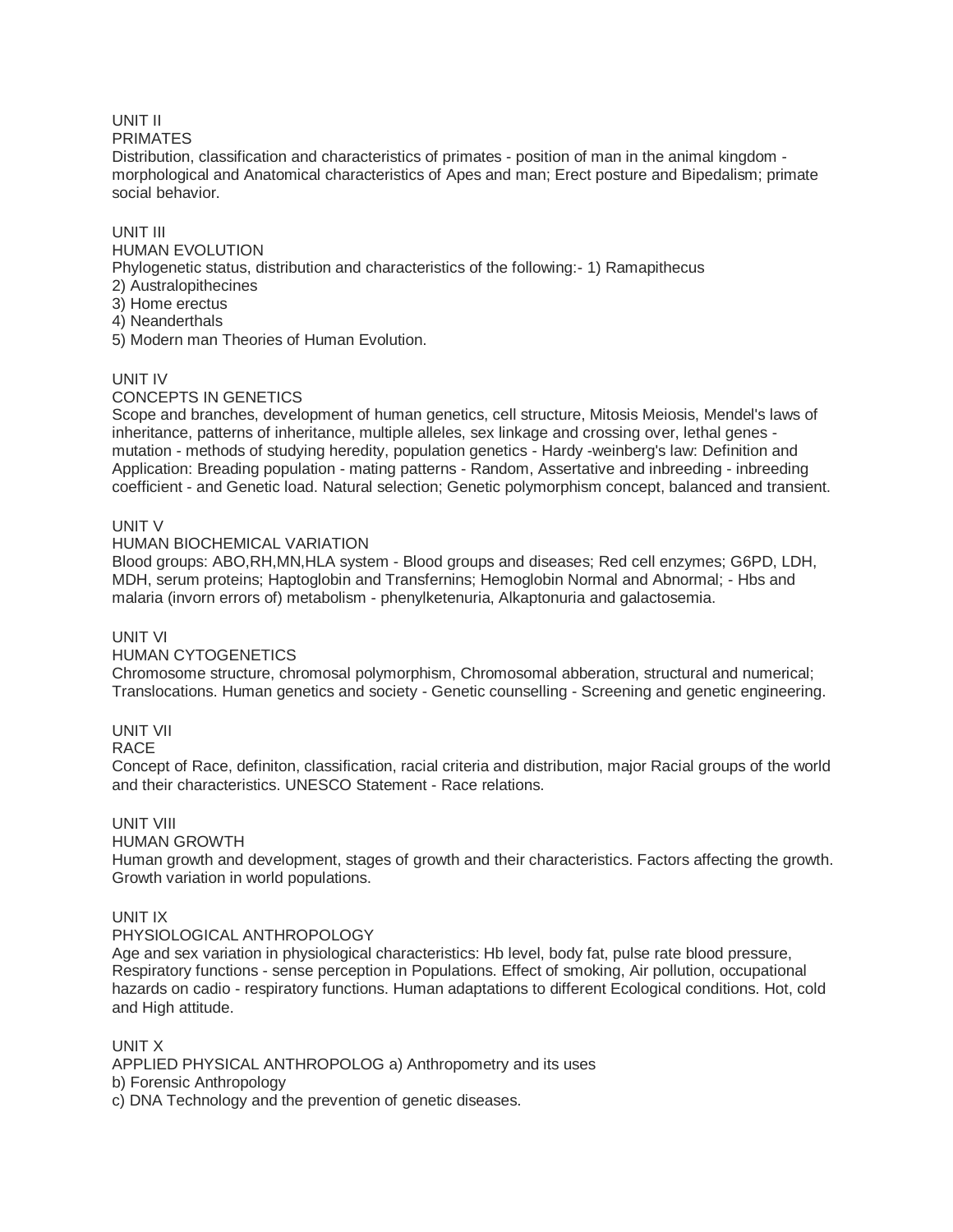# SECTION II:

## (B) THEORIES OF CULTURE AND SOCIAL TRUCTURE

Concepts of culture Theories of culture and social structure Concepts and Theories of social and culture change Approaches to the study of culture and society

a) Classical evolution

b) Neo-evolutionism and cultural ecology.

c) Historical particularism and diffusionism

d) Functionalism

e) Structural-functionalism

f) Structuralism

g) Culture and personality

h) Transactionalism

I) Symbolism, Cognitive approach and new-ethnography Ethnicity, cultural relativism and cultural particularism Role of field work in the development of anthropological theory. Contributions of Anthropology to gender studies Role of Anthropology in Future studies.

PAPER-II

INDIAN ANTHROPOLOGY 1. India as a socio-cultural entity

2.Evolution of the Indian culture and civilizatioin:

Prehistoric(Paleolithic, mesolithic and Neolithic) Protohistoric (Indus civilization) Vedic and post Vedic beginnings. Contributions of tribal cultures

3. Domographic profile of India:

Ethnic and linguistic elements in the Indian population and their distribuion. Indian population, its structure, growth and factors influencing. A critical evalution of the Indian population policy with focus on Tamil Nadu Population.

4. The basis of the Indian social system:

Varna, ashrama, purushartha, karma, rina and rebirth, joint family and the caste system.

5. Impact of Buddhism, Jainism, Islam and Christianity on Indian society.

6. Growth of anothropology in India:

Contributions of the 19th century and early 20th century scholar administrators;contribution of Indian anthropoligists to tribal and caste studies; concept used in the study of Indian society and culture: Little traditions and Great traditions, universalization and parochialisation, sanskritisation and westernization, village studies,tribe-caste continum,dominante caste, nataure-man-spirit complex, sacred complex.

7.

(a) Tribal situation in India:

Biogenetic variability, Linguistic and socio- economic characteristics of the tribal population and their distributions. Racial classification in India.

(b) Problems of the tribal communities:

Land alientation, poverty, indebtedness, low literacy, poor educational facilities unemployment, under employment, health, nutrition; developmental policies and tribal displacement and problems of rehabilitation; development of forest policy and tribals. Impact of unbanisaction and industrialization on tribal and rural population.

(c) Tribal situation in Tamil Nadu - communities, distribution, and problems.